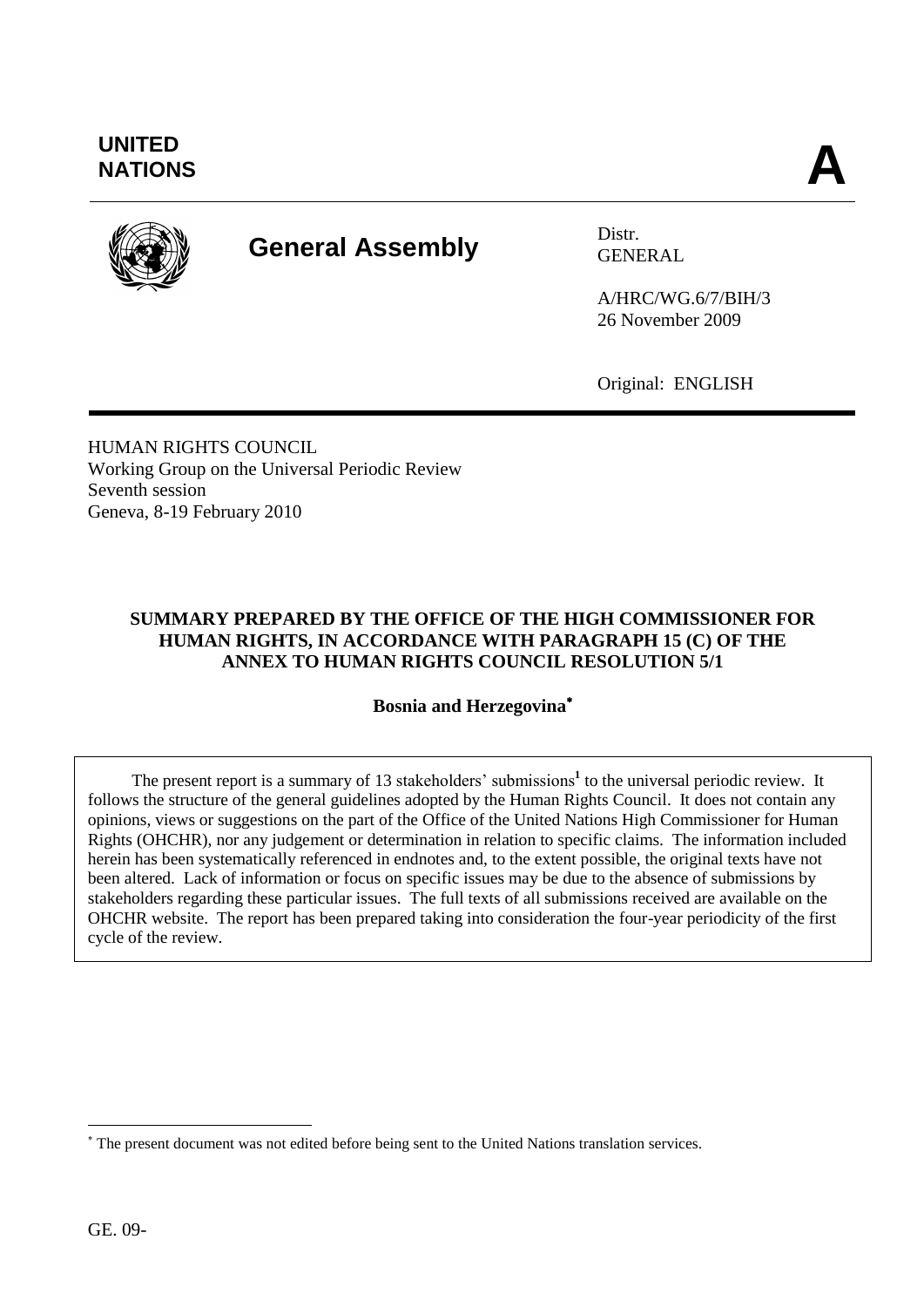# **I. BACKGROUND AND FRAMEWORK**

# **A. Scope of international obligations**

1. The Ombudsman Institution of Bosnia and Herzegovina (Ombudsman) noted that Bosnia and Herzegovina has not harmonized its legislation with international standards and effective measures have not been taken to ensure direct application of international standards. Lack of such direct application comes from an insufficient level of training of officials in state institutions, particularly police, judges, prosecutors and social workers.**<sup>2</sup>**

2. The Informal NGO Coalition for UPR of Bosnia and Herzegovina (The Informal UPR Coalition) noted that Bosnia and Herzegovina has ratified the majority of the UN conventions relating to human rights. The Convention on the Rights of Persons with Disabilities has not yet been ratified. However, the Conventions that the State had committed to apply have not been applied directly: only one case of direct implementation of the Convention on the Rights of the Child has been recorded so far.<sup>3</sup>

## **B. Constitutional and legislative framework**

3. The Council of Europe Commissioner for Human Rights (CoE Commissioner) noted that Annex 6 (on Human Rights) of the Dayton Agreement set forth the direct applicability of 15 international human rights instruments.**<sup>4</sup>** He also recommended that Bosnia and Herzegovina embark on a process of constitutional reform with a view to changing the emphasis from the equality of the three constituent peoples to a state based on the equality of citizens.**<sup>5</sup>**

4. According to The Informal UPR Coalition, the Law on Gender Equality and the Law on Rights of National Minorities, which were harmonized with international norms and contained antidiscriminatory provisions, are not being applied in an adequate manner. The Law on Prohibition of Discrimination has been adopted recently.**<sup>6</sup>** The Organization for Security and Co-operation in Europe (OSCE) recommended that the executive and judicial branches appreciate the full potential of the Law against Prohibition of Discrimination for addressing general human rights concerns. Effective strategies for its progressive implementation in civil, cultural, economic, political and social rights should be developed and supervised at the highest level of government.**<sup>7</sup>**

5. Amnesty International (AI) recommended amending the Bosnia and Herzegovina Criminal Code to include a definition of "sexual violence" in accordance with international standards and jurisprudence related to the prosecution of war crimes of sexual violence and to remove the condition of "force or threat of immediate attack" from the present definition.**<sup>8</sup>**

6. Ombudsman noted Bosnia and Herzegovina did not adopt the Law on Victims of War, as a result of which official programmes for rehabilitation of victims of torture and restoration of their rights were not developed.**<sup>9</sup>**

7. Ombudsman noted that in the Federation of Bosnia and Herzegovina (FBiH), the rights of persons with disabilities through the latest legislative interventions have been abolished or reduced: even the recognized rights of disabled persons are not applied, due to lack of financial resources. Ombudsman further noted that there existed an additional problem of jurisdiction among FBiH,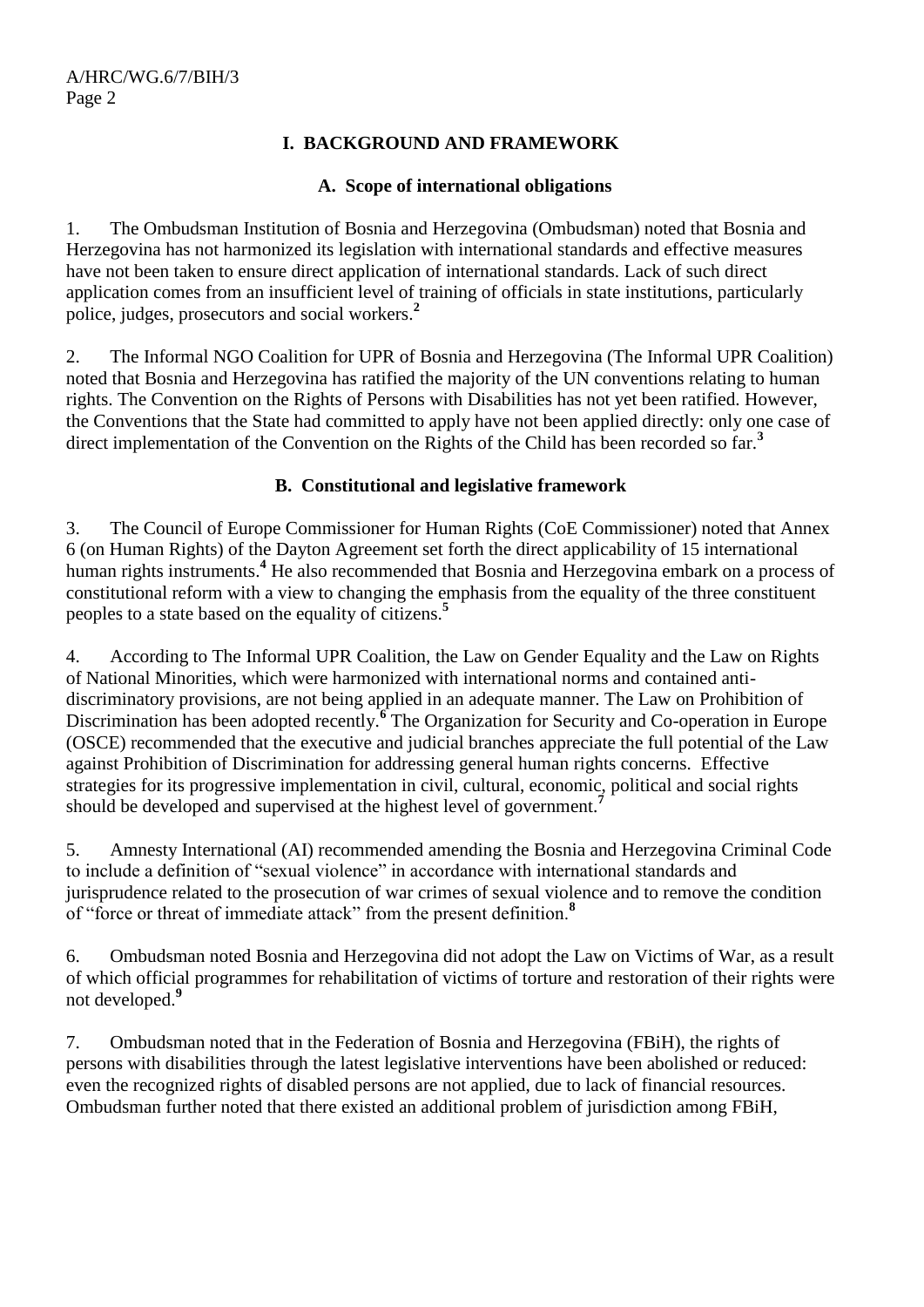cantons and municipalities, which aggravated citizens' access to exercise of the rights guaranteed by the Constitution and international standards.**<sup>10</sup>**

#### **C. Institutional and human rights infrastructure**

8. CoE Commissioner noted that Annex 6 of the Dayton Peace Agreement (DPA) established, at the State level, the Commission on Human Rights consisting of the Office of the Ombudsman and the Human Rights Chamber, and providing it with a mandate to address individual complaints challenging human rights violations. CoE Commissioner further noted that the DPA provided for the transfer of responsibility of the Human Rights Chamber from the international community to Bosnia and Herzegovina institutions at the latest 5 years after the signing of the DPA, but it was extended until the end of 2003. The Human Rights Commission, operating within the framework of the Constitutional Court, was established to enable the proper completion of cases taken on by the Human Rights Chamber. Since January 2007, the Human Rights Commission had been fully incorporated into the Constitutional Court and the remaining pending cases had been transferred directly to the Constitutional Court.**<sup>11</sup>** CoE Commissioner recommended that Bosnia and Herzegovina enhance the participation of minorities through the effective functioning of the Council of National Minorities.**<sup>12</sup>**

9. OSCE noted that the interests of the different entities continued to hamper the development of a single national human rights institution in line with the Paris Principles. This was a clear violation of the directions set out in the Law on the Human Rights Ombudsman of Bosnia and Herzegovina, and entrenched in the new Law on the Prohibition of Discrimination, whereby the Ombudsman was entrusted with the competencies necessary for monitoring and intervening on behalf of human rights victims across the entire territory of the country. Due to the Entities' failure to adopt and execute laws that would entail the cessation of the current Entity Ombudsmen and the subsequent transfer of their responsibilities, the central institution was not yet fully operational. OSCE recommended that the Entities must adopt and implement laws by which all competencies and pending cases under review by their respective Ombudsmen are transferred to the Human Rights Ombudsman for Bosnia and Herzegovina.**<sup>13</sup>** Ombudsman recommended Bosnia and Herzegovina strengthen the capacities of the Ombudsman Institution particularly having in mind the importance and role of the Institution in ensuring application of the Law on Prevention of Discrimination and the need that the Institution is established as the national mechanism for the implementation of OPCAT with active involvement of NGOs. Ombudsman further recommended that the process of merger of three ombudsmen institutions in Bosnia and Herzegovina be completed.**<sup>14</sup>** Advisory Committee on the Framework Convention for the Protection of National Minorities (CoE ACFC) further noted that consultative bodies for national minorities were set up in Republika Srpska and at the State level, stating that these bodies should be given adequate support.**<sup>15</sup>**

10. Centre for Civil and Political Rights (CCPR) stated that Bosnia and Herzegovina should ensure that the Institute of Missing Persons is operational and best equipped to fulfil its task, regardless of the ethnic background of the victim in question.**<sup>16</sup>**

11. International Center for Transitional Justice (ICTJ) noted that there had been no efforts at the State level to establish a truth commission, after the unsuccessful attempts of 2000 and 2005-2006. The valuable effort in the town of Bijeljina to establish facts about war crimes had been derailed by lack of expertise, funding and genuine political support.**<sup>17</sup>**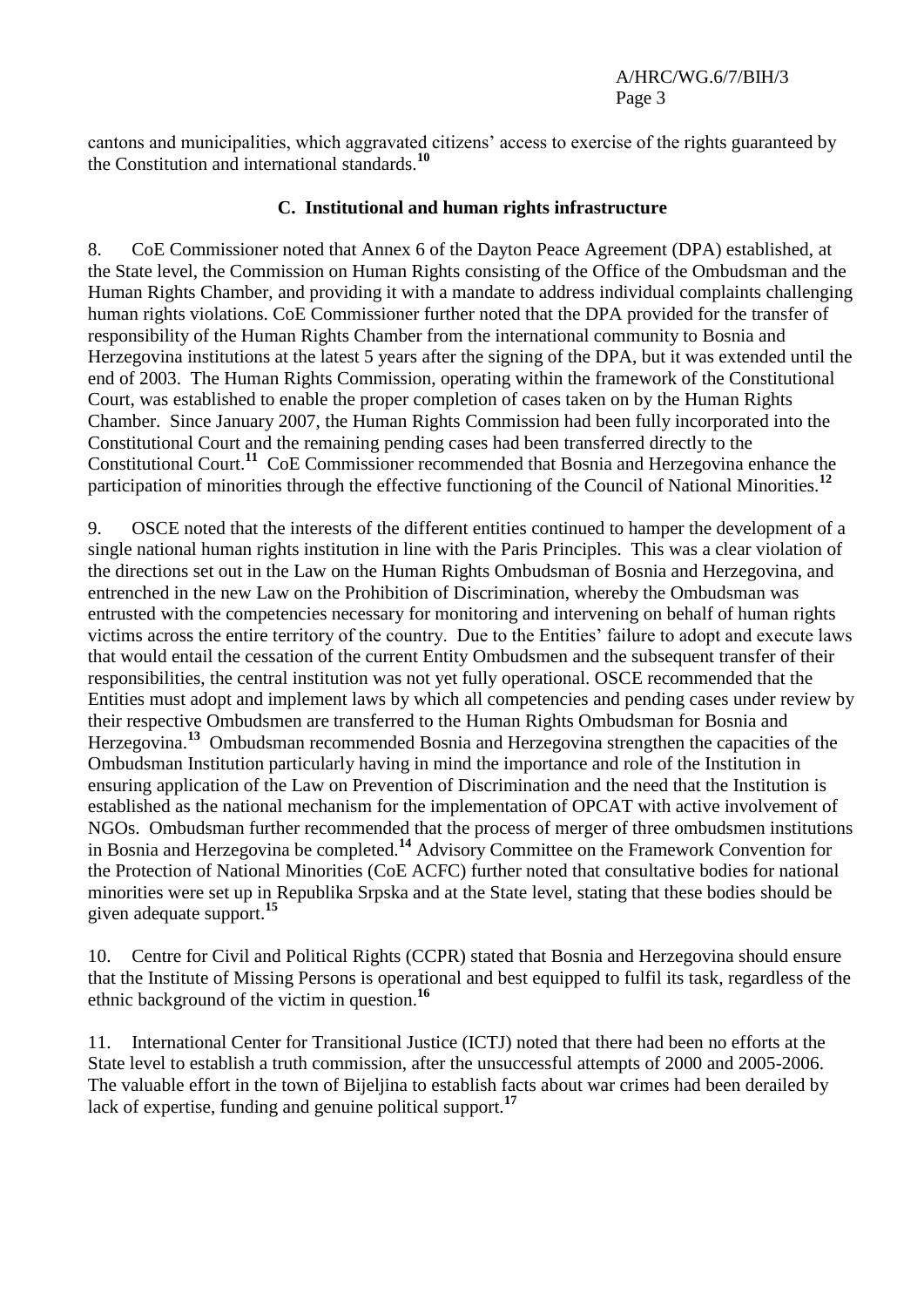# **D. Policy measures**

12. CoE Commissioner recommended establishing more effective co-ordination by enhancing the coordination role of the Ministry of Human Rights and Refugees and by developing a national action plan on human rights.**<sup>18</sup>** He also recommended Bosnia and Herzegovina to implement the policy measures and reforms, outlined in the Medium Term Development Strategy adopted by the Council of Ministers, to combat social exclusion and poverty.<sup>19</sup> OSCE noted that in 2008, the adoption of new strategies on social protection, return, administration of justice and national human rights institutions were blocked or delayed.<sup>20</sup> AI expressed concern that the authorities had failed to develop a strategy to address the needs of the survivors of war crimes of sexual violence and to provide them with reparation, rehabilitation, and guarantees of non-repetition.**<sup>21</sup>**

13. ICTJ noted that the National Strategy for processing of war crimes cases, adopted in 2008, did not fully remedy the problem of inequality of citizens before the law. Moreover, the Strategy did not sufficiently deal with the issue of dual citizenship and prohibition of extradition of nationals, which would remain highly problematic. While the National Strategy as a whole represented a considerable achievement, steps to ensure its implementation had been slow.**<sup>22</sup>** It recommended supporting the Strategy by encouraging the application of harmonized legislation all over the Bosnia and Herzegovina territory and the establishment of an effective witness support and protection programme.**<sup>23</sup>**

14. Bosnia and Herzegovina Working Group on Child Protection (BIHWGCP) noted that the National Action Plan for Children in Bosnia and Herzegovina 2002-2010, defining the state priorities toward children, had been revised (2008), while the National Policy on Youth 2008-2013 Strategy on protection of children from violence and abuse, Strategy against Juvenile Offending for Bosnia and Herzegovina 2006-2010, Strategy on Combating Violence against Children, State Action Plan for Combating Trafficking 2008-2012, Action Plan on the Educational Needs of Roma and Members of other National Minorities in Bosnia and Herzegovina, Policy on protection of children without parental care and families at risk of being separated 2006-2016, had been endorsed.**<sup>24</sup>**

# **II. PROMOTION AND PROTECTION OF HUMAN RIGHTS ON THE GROUND**

## **A. Cooperation with human rights mechanisms**

## **Cooperation with treaty bodies**

15. CoE Commissioner recommended Bosnia and Herzegovina to establish a mechanism for the review and implementation of the recommendations made by international human rights monitoring mechanisms, including UN treaty bodies.**<sup>25</sup>**

## **B. Implementation of international human rights obligations**

## **1. Equality and non-discrimination**

16. The Informal UPR Coalition stated that discrimination was one of the most serious generators of human rights violations. Individuals were discriminated against on the grounds of their national, political and sexual orientation. The victims of discrimination were also members of "vulnerable" groups: persons with disabilities, national minorities, families of missing persons, victims of war,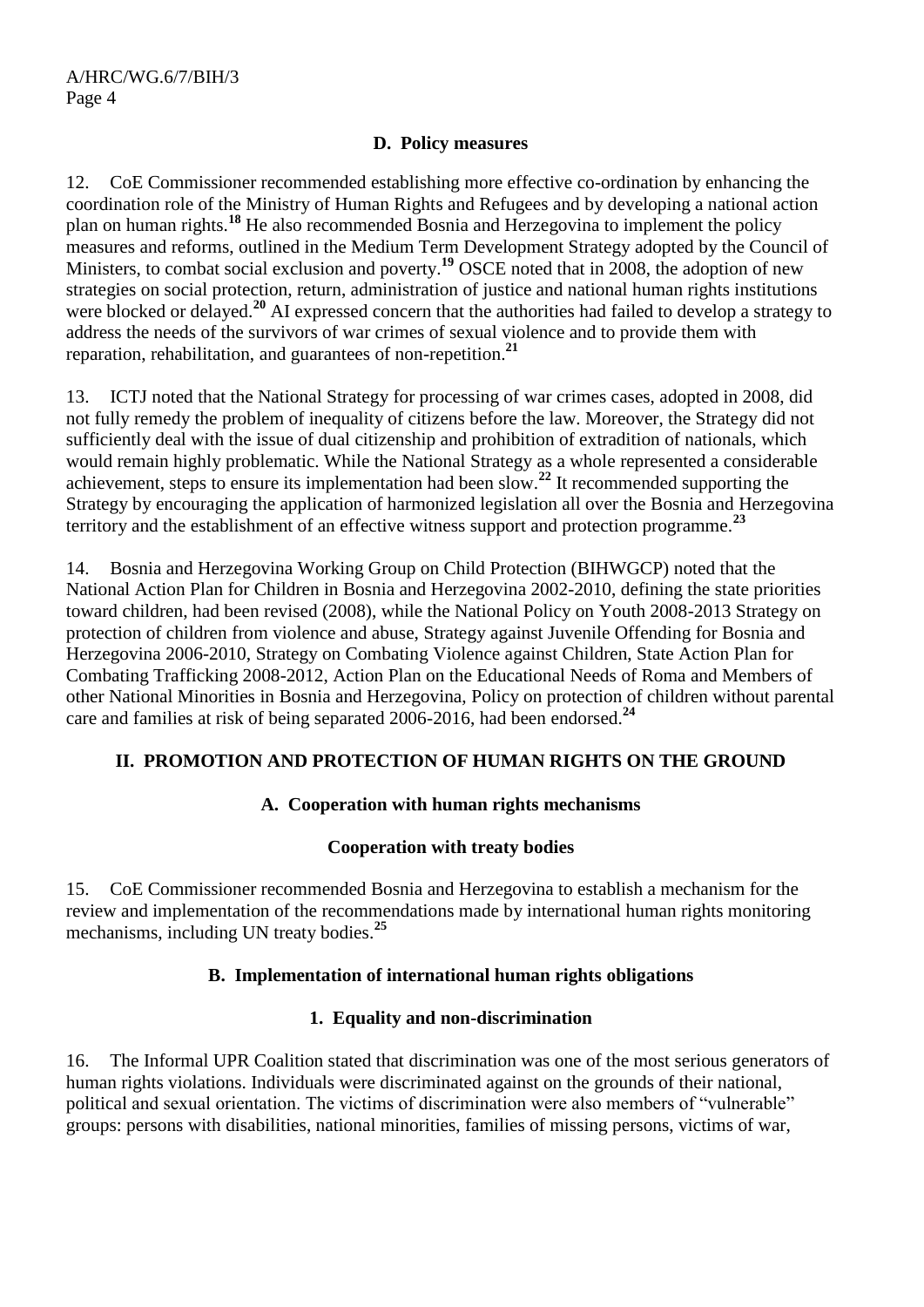elderly people, children, and returnees. Discrimination was demonstrated in some vital fields of life, such as employment, education, health and social care, pension rights. Only 0.8 per cent of working age returnees belonging to an ethnic group had employment. Furthermore, only 1.5 per cent of working age Roma had jobs. **26**

17. European Commission against Racism and Intolerance (CoE ECRI) recommended that Bosnia and Herzegovina take action to fine-tune the existing legal framework against racism and racial discrimination and to ensure its implementation; ensure ethnic diversity in political, administrative and judicial institutions throughout the country; address the position of the Roma population, including through measures specifically targeted at them; ensure that those persons not belonging to locally or nationally dominant ethnic groups are able to access rights and opportunities in all areas of life; gradually move from an approach heavily based on ethnic affiliation towards the acknowledgment of full Bosnian democratic citizenship.**<sup>27</sup>**

18. Ombudsman noted the establishment of gender mechanisms and the adoption of "Law on Gender Equality" and the National Plan of Action. However, the lack of harmonization between other legislations and the Gender Law had resulted in an exclusion of women from decision-making bodies.**<sup>28</sup>** CoE Commissioner recommended Bosnia and Herzegovina to ensure effective implementation of the Action Plan on Gender issues by giving more resources and authority to the Gender Equality Agency, and develop further policy measures to address persistent inequality of women in the labour market, in public life and administration.**<sup>29</sup>**

19. The Informal UPR Coalition noted that the disabled war veterans, compared with disabled nonwar persons, had even six or more times higher disability allowances. Almost 43% of disabled civil non-war persons did not have any material support.**<sup>30</sup>** CoE Commissioner recommended that Bosnia and Herzegovina ensure that pension entitlements, health care and social benefits are provided on a non-discriminatory basis to minority returnees.**<sup>31</sup>**

# **2. Right to life, liberty and security of the person**

20. Ombudsman noted that despite all measures undertaken, trafficking, domestic violence, sexual harassments as forms of gender violence were still present in Bosnia and Herzegovina. The victims were stigmatized since there were no adequate legal instruments for the protection of their rights.**<sup>32</sup>** CoE Commissioner recommended that Bosnia and Herzegovina make further investments to build the infrastructure necessary for addressing violence, including shelters for women and children, and allocate funds to relevant institutions and NGOs from the State funds.**<sup>33</sup>** He also recommended that Bosnia and Herzegovina implement the laws and regulations concerning trafficking in human beings, and take measures to improve the understanding of what constitutes trafficking.**<sup>34</sup>**

21. Global Initiative to End All Corporal Punishment of Children noted that corporal punishment was lawful in the home. Corporal punishment was considered unlawful in schools under the legislation against physical abuse of children, but there was no explicit prohibition. There was no explicit prohibition of corporal punishment of children in alternative care settings.**<sup>35</sup>**

22. Regarding conditions of detention, CCPR expressed concern over overcrowding, lack of staff and lack of education of the present staff, and lack of security within the prison. It was further reported that no measures were taken to avoid the contact between juvenile and adult offenders and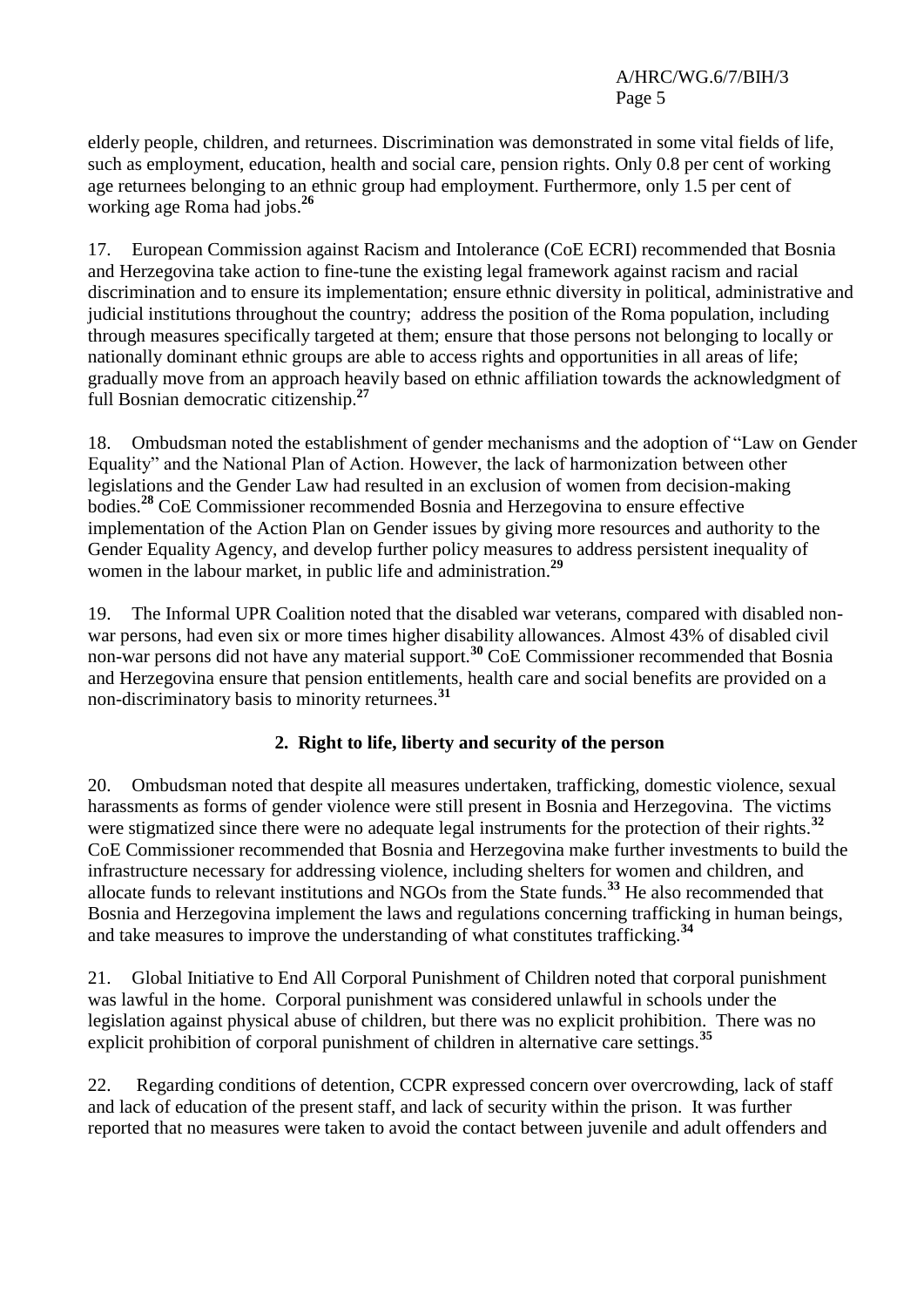that there was no women section found within the prison.**<sup>36</sup>** OSCE recommended that the State and Entity Ministries of Justice, in conjunction with the penitentiary system, initiate a public discussion process to determine the best suitable model of a national mechanism for the prevention of torture.**<sup>37</sup>**

23. Ombudsman noted that the situation in mental health institutions was worse than in the prisons, particularly in the FBiH. Until 2008, competent organs failed to take over the role of these institutions, which operated without standards and norms, especially regarding hygiene or health care.<sup>38</sup>

24. The Informal UPR Coalition noted that the victims of domestic violence were mainly women and girls. Underage girls were often reported to be victims of sexual violence.**<sup>39</sup>** It further noted that the victims were forced to live under the same roof with a violent person.**<sup>40</sup>**

25. According to The Informal UPR Coalition, there is an escalation of assaults on human rights defenders. The targets were campaigners for the rights of sexual minorities, activists engaged against human trafficking and NGOs activists investigating on corruption and crime. Assaults against and attempts to silence journalists seriously threaten freedom of expression. Family members of human rights activists are often targeted to create a sense of fear and to prevent any act of criticism.**<sup>41</sup>** OSCE noted numerous incidents where Bosnia and Herzegovina refused to take appropriate action to prevent further victimisation of hate crimes and intolerance against non-heterosexual groups.**<sup>42</sup>**

26. CoE Commissioner recommended continuing de-mining activities and education on the risks of mines for communities at risk such as returnees and children.<sup>43</sup>

# **3. Administration of justice, including impunity, and the rule of law**

27. CoE Commissioner noted that important reforms introduced a few years ago had resulted in noticeable improvements of the independence of the judiciary, making the work of the judicial and prosecutorial sector more professional.**<sup>44</sup>** According to OSCE, a more recent challenge is posed by the unjustified intense campaign of attacks, mainly carried out by political representatives from the Republika Srpska, against judges and prosecutors of the State level judiciary, accusing them of lacking integrity and professionalism.**<sup>45</sup>** OSCE recommended mechanisms to safeguard the independence of the judiciary, the status the High Judicial and Prosecutorial Council, the Court and Prosecutor's Office of Bosnia and Herzegovina, as well as the State Intelligence and Protection Agency be improved.**<sup>46</sup>**

28. The Informal UPR Coalition noted that 20% of the decisions passed by the Constitutional Court are not respected nor implemented.**<sup>47</sup>** OSCE recommended that the Constitutional Court and other concerned stakeholders should consider proposing legislation tools ensuring timely and correct execution of judgments.<sup>48</sup> OSCE also noted that there were four national jurisdictions, which applied different civil and criminal substantial and procedural laws, seriously undermining equal protection of the law, the equality before the law in war crimes trials and in other proceedings before the courts. It also noted there was no supreme judicial body with the authority to issue practice directions or guide all courts towards a uniform application and interpretation of domestic standards.**<sup>49</sup>**

29. AI expressed concern at continued impunity for crimes of sexual violence arising from the armed conflict in Bosnia and Herzegovina. Only a few prosecutions had been conducted before the War Crimes Chamber of the State Court or, in some cases, the cantonal and district courts in the Federation of Bosnia and Herzegovina. AI also expressed concern that many perpetrators of war crimes of sexual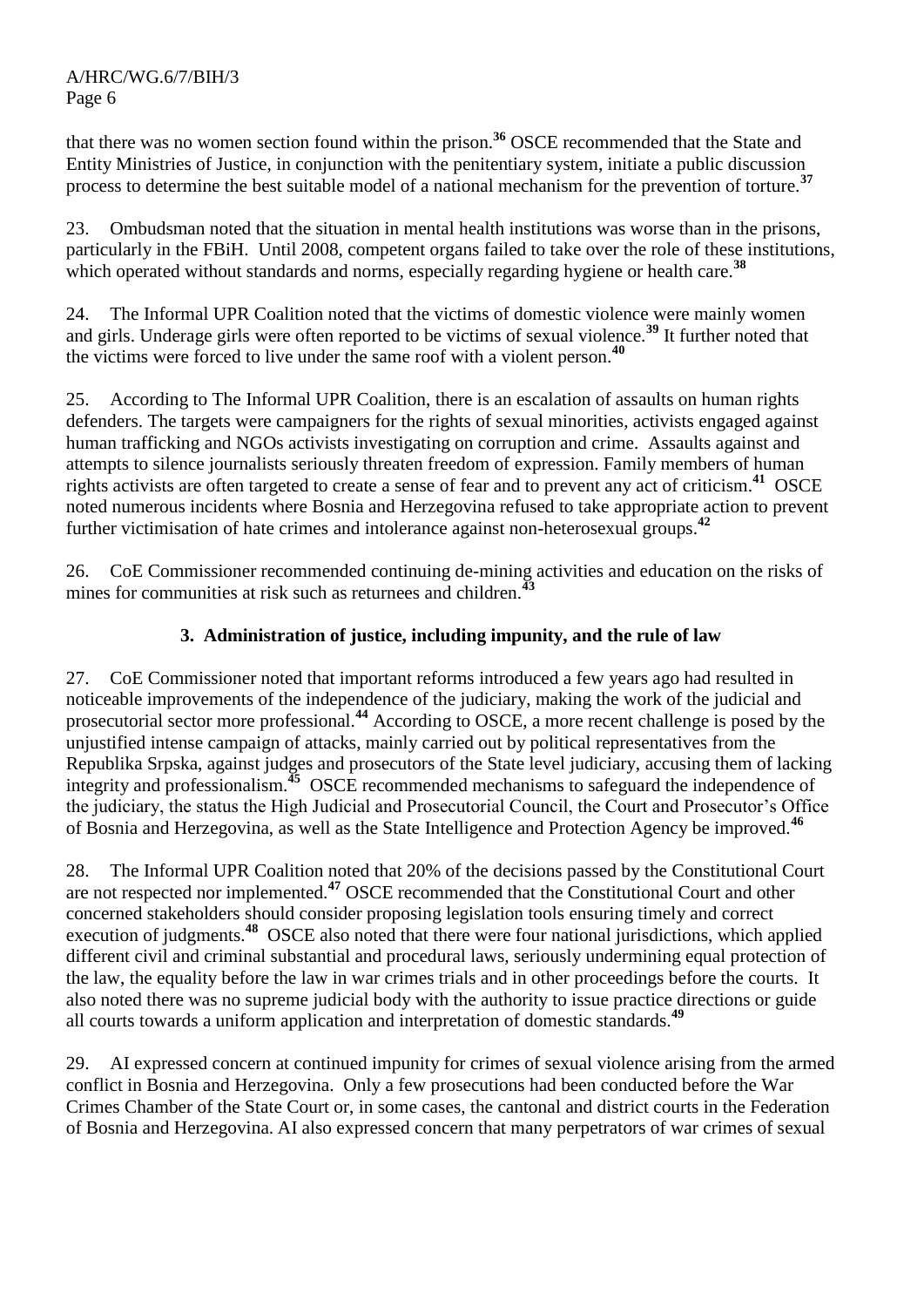violence continued to evade justice, and they often live in the same communities as their victims. AI further stated that the failure to provide survivors of war crimes of sexual violence with access to justice derived from, inter alia, the inadequate definition of those crimes in the legal framework of the country as well as from inadequate protection of and support for witnesses in those cases.**<sup>50</sup>** CoE Commissioner recommended that Bosnia and Herzegovina strengthen efforts to fight impunity; arrest and prosecute war criminals and bring them to justice.**<sup>51</sup>**

30. Human Rights Watch (HRW) noted there had been some progress in prosecuting cases before cantonal and district courts, especially in FBiH cantonal courts. However local courts still faced serious obstacles in prosecuting war crimes cases, including: a lack of witness protection and witness support in most courts; insufficient staffing and a lack of specialization among cantonal and district prosecutors; lack of harmonization of the legal codes used in war crimes trials at the state and entity levels; limited cooperation between prosecutors and police, as well as between police across entity lines; and lack of trust between some victims and prosecutors.**<sup>52</sup>**

31. With regard to decertification of police officers through a vetting procedure organized the United Nations International Police Task Force (IPTF) until the end of 2002, CoE Commissioner noted that the possibility for the police officers to challenge the merits of the IPTF decisions had been very limited as there had not been an appropriate legal remedy. The consequences of this shortcoming was regarded as serious, in particular as the decision of not granting a certification was for life and had detrimental social consequences for the individual.**<sup>53</sup>**

# **4. Right to privacy, marriage and family life**

32. Given that many survivors of war crimes of sexual violence may never have disclosed they were sexually abused during the war, and would prefer to keep this fact secret, AI considered that the State Investigation and Protection Agency should take measures to ensure respect for the right to privacy of the survivors.**<sup>54</sup>**

33. HRW expressed hope that the Government will commit to pass the anti-discrimination law, which includes the legalization of gay marriages, without any amendments.**<sup>55</sup>** Joint Submission (JS) also noted that Family laws of the FBiH and the RS defined marriage as the union between a man and a woman. This law had not been harmonized with the State Law on Gender Equality in Bosnia and Herzegovina, and it represented discrimination on the grounds of sexual orientation.**<sup>56</sup>**

34. According to Ombudsman, complaints filed with its Department for Children are mainly related to problems of execution of court decisions, administrative organs' decisions, familial conflicts, and non-issuance of birth registration particularly in those municipalities dislocated during the war and where registry books were destroyed.<sup>57</sup> The Informal UPR Coalition expressed similar concerns.<sup>58</sup>

# **5. Freedom of movement**

35. CoE Commissioner recommended that Bosnia and Herzegovina improve the identification of trafficking victims and ensure the respect of their human rights, in particular make sure that there are no undue limitations put on their freedom of movement by extended periods of stay in closed shelters.**<sup>59</sup>**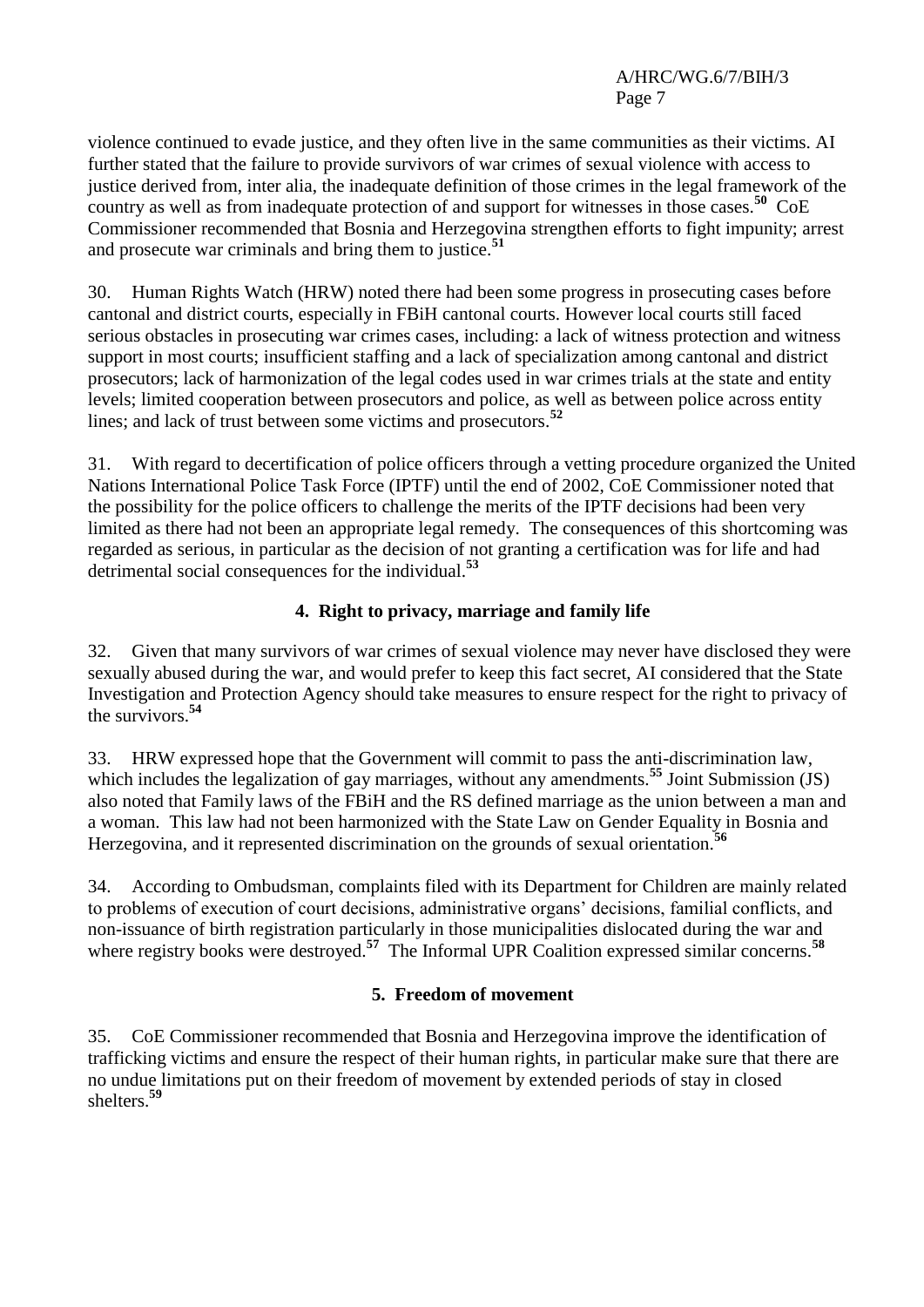# **6. Freedom of expression, association and peaceful assembly and right to participate in public and political life**

36. According to the Informal UPR Coalition, in addition to increasing physical violence, journalists and editorial staff have been subjected to constant pressure through verbal threats and attempts to instill fear by high ranking politicians who are unable to reconcile themselves with the role of media in a democratic society. Those pressures cast a serious doubt over freedom of expression and threaten the few media organizations that take a critical approach.**<sup>60</sup>**

37. According to The Informal UPR Coalition, the formation of civil society organizations for the whole Bosnia and Herzegovina is discouraged by lengthy and complicated procedures of registration, and only stronger NGOs can pass them.<sup>61</sup> It further recommended sensitization of law enforcement agencies, the media and public opinion, in order to create an environment enabling citizens and their organizations to operate freely in the field of human rights. It is necessary to establish a legal framework which would guarantee the rights and personal safety of defenders of human rights.**<sup>62</sup>**

38. HRW expressed hope that the Government will commit to ensuring freedom of assembly and association for lesbian, gay, bisexual and transgender communities, and condemning unequivocally any attacks on these groups.**<sup>63</sup>** JS recommended an investigation into the attacks during the Queer Sarajevo Festival in September 2008, in which hooligans and religious groups allegedly left a minimum of 8 persons physically injured.**<sup>64</sup>**

39. CCPR noted that no minority representative had a right to be elected into the House of Peoples and the Tripartite Presidency. However, CCPR further noted that the candidate lists of the 2008 local elections allowed individuals to be placed thereon without being affiliated to ethnic groups. **65** HRW expressed hope that the Government will commit to amending the Constitution and election laws to permit members of communities other than Bosniaks, Serbs and Croats, to run for the Presidency or the House of Peoples.**<sup>66</sup>**

# **7. Right to work and to just and favourable conditions of work**

40. AI expressed concern that the Bosnia and Herzegovina authorities had not provided survivors of war crimes of sexual violence with meaningful measures of employment restitution or enabled them to re-integrate in the labour market.**<sup>67</sup>**

41. According to Ombudsman, the social and economic situation is reflected in an increased number of unemployed persons, which particularly impacts on young persons, and indirectly on the rights of the child and family life.**<sup>68</sup>**

42. According to The Informal UPR Coalition trade unions faced obstacles in practice as they could not be registered at the level of the entire country.**<sup>69</sup>**

# **8. Right to social security and to an adequate standard of living**

43. According to Ombudsman, adequate measures are not undertaken with a view to establishing a system of adequate housing, and the recommendations of the Committee on Economic, Social and Cultural Rights concerning the adoption of housing legislation and strategy by the state, were not applied.<sup>70</sup> The Informal UPR Coalition noted that a significant number of Roma people have not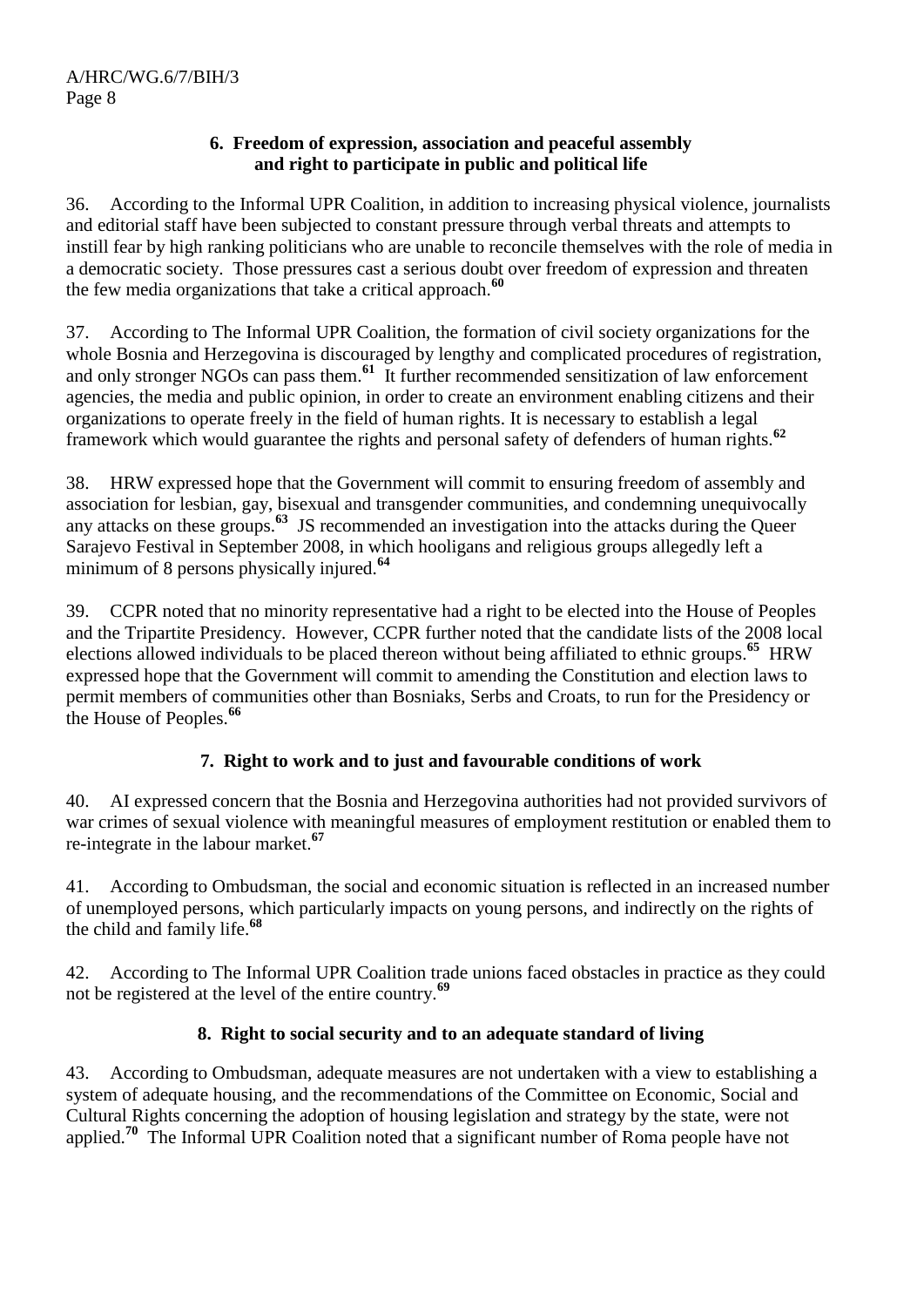exercised the right to return to their homes in which they had lived before the war. However, the living conditions of Roma people were extremely poor: they often lived in moist houses, without sanitary facilities, running water and electricity. It was estimated that around 10,000 Roma families did not have appropriate accommodation.**<sup>71</sup>**

44. The Informal UPR Coalition noted that a large proportion of national minorities are not entitled to free health care, since this right belonged to employed persons, members of their families and retired people.**<sup>72</sup>**

45. AI noted that survivors of war crimes of sexual violence suffered trauma and other psychological and physical problems. Psychological support was often not available and access to health services was limited especially for women in remote areas. Many survivors were unemployed and lived in poverty and could not afford medicines.**<sup>73</sup>** Ombudsman also noted that it is only possible to exercise the right to health care exclusively from citizen's place of residence, as this right is not transferable. Such an approach endangered the citizens who temporarily lived out of their registered places of residence.**<sup>74</sup>**

46. Ombudsman noted that discrimination of pensioners still exists as direct consequence of the war, which has manifested through different base pensions in different entities. This disparity, which affects pensioners who gained the right to a pension in some of the republics of the Former Yugoslavia, or realized this right in Bosnia and Herzegovina and now lived elsewhere, automatically raises the question of their health protection.**<sup>75</sup>**

# **9. Right to education and to participate in the cultural life of the community**

47. The Informal UPR Coalition noted that although the primary schooling was defined as compulsory and free, the situation did not fit into the definition. Almost 4% of children at the school age were not enrolled either due to a big distance from school, inaccessibility of school to children with special needs, extreme poverty, non-possession of documents – birth certificate, which particularly affected Roma children, or curricula and text-books not suitable for children members of minorities.<sup>76</sup> Ombudsman noted that despite the request by the UN treaty monitoring bodies that Bosnia and Herzegovina take measures to eliminate the concept of "two or three schools under one roof" as it leads to discrimination and segregation of children based on ethnicity, this model still exists.<sup>77</sup> OSCE expressed similar concerns recommending that the education sector should adopt affirmative measures and monitoring systems for children in rural communities and from poor households to ensure their attendance in primary and secondary school. Ethnically coloured segments must be removed from school curricula. **78**

48. CCPR noted that access to health care and education was limited, so were the possibilities for employment. Schools did not have classes in culture and history of ethnic minorities or classes in the Roma language.**<sup>79</sup>** CoE Commissioner recommended Bosnia and Herzegovina to take comprehensive measures to increase the attendance of Roma children in school and to prevent their drop-out, ensure the inclusion of Roma children in pre-school education and of Roma girls in education at all levels.**<sup>80</sup>**

49. According to The Informal UPR Coalition, although the Law on Education provides for the inclusion of children with disabilities, inclusion does not exist in practice.**<sup>81</sup>**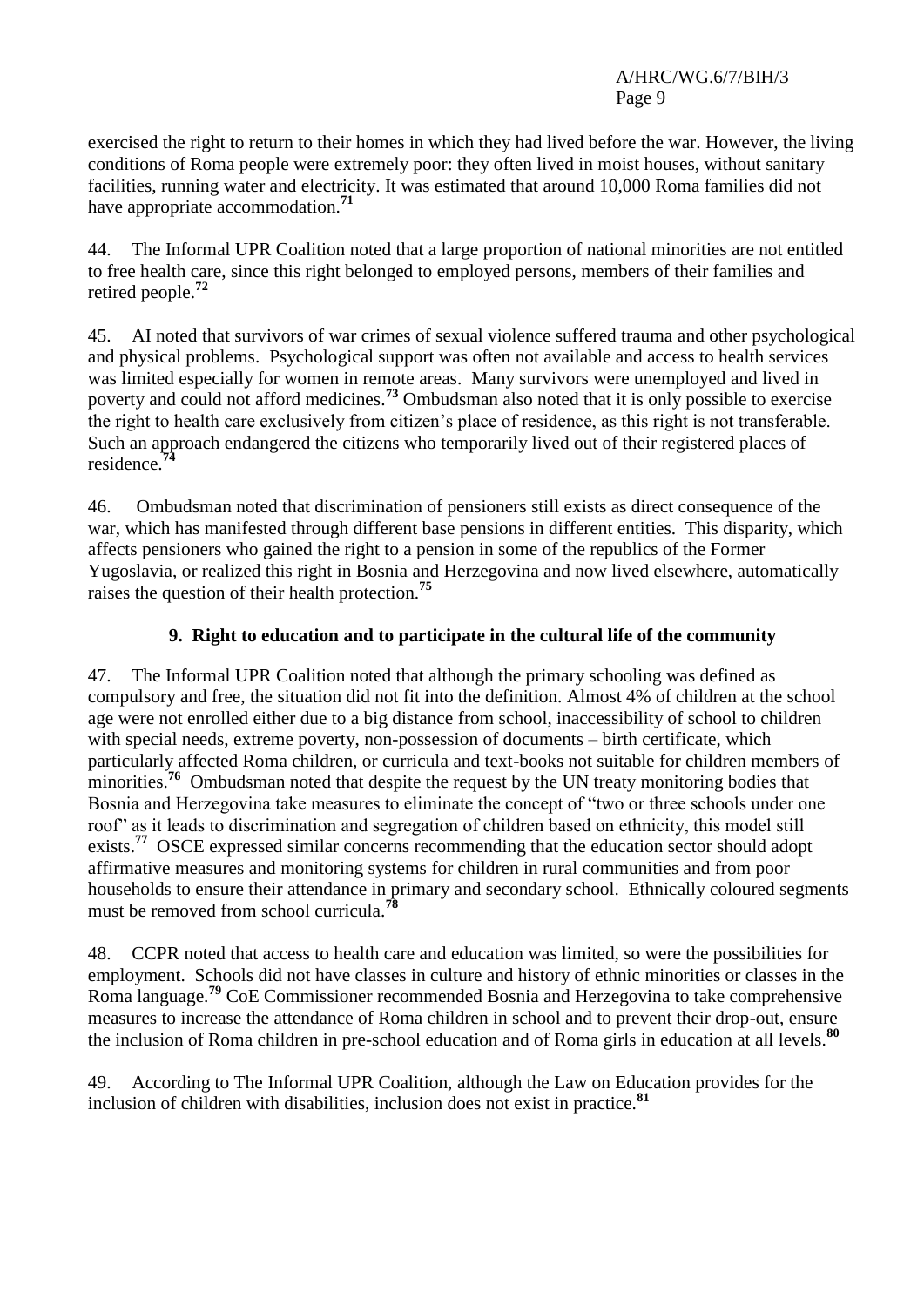#### **10. Minorities**

50. CoE ACFC noted that persons belonging to national minorities did not enjoy the same political rights as those belonging to the three constituent peoples and remained on the sidelines of public affairs. They had low visibility within the society since the institutional system was focused on the interests of the three constituent peoples.**<sup>82</sup>**

51. The Informal UPR Coalition noted that, although the Law on Protection of National Minorities was adopted more than two years ago, it had not been applied due to a failure to pass the necessary bylaws and a lack of political will. The Law had listed 17 national minorities living in Bosnia and Herzegovina, but there were no reliable data on their number since the last census was conducted in 1991, and in the meantime there had been significant demographic changes due to war and ethnic cleansing.**<sup>83</sup>** Members of national minorities were often victims of ethnic discrimination. The position of the Roma people was particularly difficult regarding employment and housing.**<sup>84</sup>** According to OSCE, national minority groups, such as the Roma, find themselves being persistently marginalised. They do not enjoy, *de jure,* political rights in parity with the majority of the population. Roma face significant social challenges, particularly housing assistance, adequate living conditions, access to education and healthcare.**<sup>85</sup>**

52. CCPR indicated that changes guaranteeing the rights of members of ethnic minorities needed to be incorporated into the Constitution.<sup>86</sup> CCPR further noted the forcible relocation of Roma families in Butmir as a challenge faced by Bosnia and Herzegovina.**<sup>87</sup>**

## **11. Migrants, refugees and asylum-seekers**

53. Ombudsman noted that, regarding the return of refugees and displaced persons in their pre-war places of living, the process of renewal and reconstruction of housing units was constantly improving, since every year there were funds for this purpose. However, the returnees in certain parts of Bosnia and Herzegovina were deprived of employment opportunities or were deprived of income, and these shortcomings were impacting on the number of returnees.**<sup>88</sup>**

54. HRW noted that Roma refugees in Bosnia and Herzegovina, the majority of whom came from Kosovo, remained vulnerable and dependent on periodic extensions of their temporary status.**<sup>89</sup>**

## **12. Internally displaced persons**

55. HRW noted that the trend of IDPs remaining or moving to areas where their ethnic group constitutes a majority continued. Most permanent returnees were elderly persons returning to rural areas. Lack of economic opportunities and lack of adequate housing, including access to electricity and water continued to be the main impediments. The increasing political tensions and ethnic divisions made the climate for returns even less favorable. Access to health care, pensions and welfare to returnees continued to be difficult. While the rate of direct attacks on returnees continues to decline, the fact that many persons suspected of war crimes remain at large, continues to deter potential returnees.**<sup>90</sup>** According to AI, existing programmes of property restitution for refugees and internally displaced persons have failed to take into account gender needs of the survivors of sexual violence as well as their psychological condition. As a result, survivors have all too often been forced to return to their pre-war places of residence, which in many cases has caused their re-traumatisation.**<sup>91</sup>**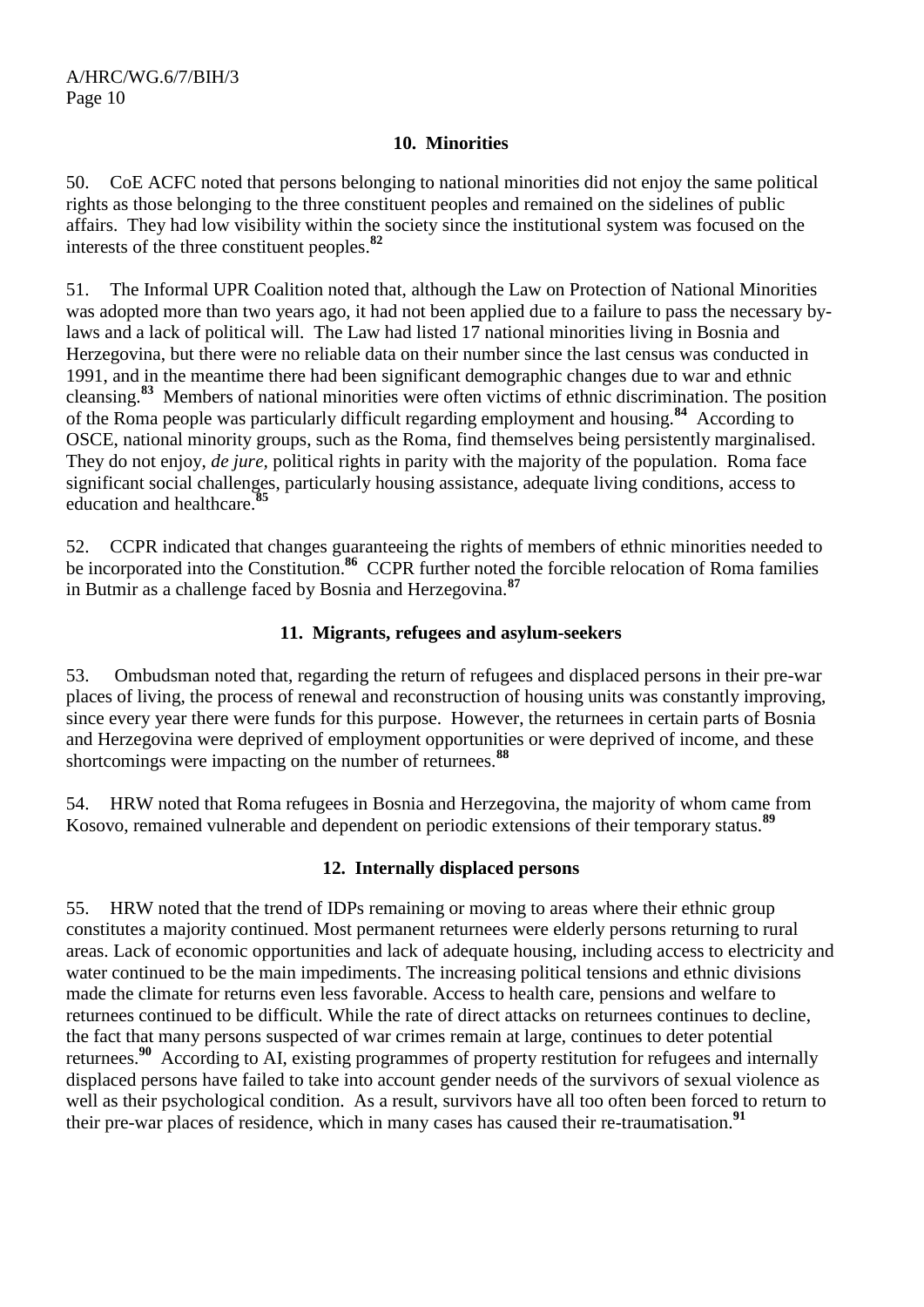56. CoE Commissioner recommended Bosnia and Herzegovina to continue its efforts to facilitate returns, including by constructing housing and the accompanying infrastructure, ensure that return projects also address the specific situation of those who would otherwise have difficulties in benefiting from the reconstruction assistance, such as female heads of households and Roma.**<sup>92</sup>**

# **13. Right to development**

57. According to The Informal UPR Coalition, the issue of corruption is directly related to the right to development. Funds that flow into the pockets of individuals could be used for development investment, employment and better social policy.**<sup>93</sup>**

# **14. Human rights and counter-terrorism**

58. HRW expressed hope that Bosnia and Herzegovina will commit to: ensure that persons are not deported the country if doing so would subject them to a real risk of persecution, torture or illtreatment; suspend the work of the Citizenship Review Committee and conduct a transparent and independent review of its activities to date, including giving those who lost their citizenship a right to a fair appeal before an independent court, with the opportunity to confront the evidence on which the decision to revoke their citizenship was based; and ensure that appeals by foreigners challenging their deportation have automatic suspending effect on their deportation while their cases are decided.**<sup>94</sup>**

# **III. ACHIEVEMENTS, BEST PRACTICES, CHALLENGES AND CONSTRAINTS**

59. Ombudsman noted that significant improvements regarding a more active participation of national minorities in politics and decision-making-process had been made through the establishment of the Minority Council and the plan of action for Roma's problems in employment, housing and health care.<sup>95</sup> According to The Informal UPR Coalition, the establishment of the Roma Council as a consultative body should be taken as positive example.**<sup>96</sup>**

60. ICTJ noted that the National Strategy for war crimes cases adopted in 2008 aimed at dealing effectively with the enormous backlog of war crimes cases awaiting investigations. The Strategy referred to an estimated 10,000 suspects, of whom about 6,000 are under active enquiry. Seven years would be needed to prosecute the most complex and highest priority cases, and 15 years for the remaining cases. Priority was given to the cases involving the most serious crimes.**<sup>97</sup>**

# **IV. KEY NATIONAL PRIORITIES, INITIATIVES AND COMMITMENTS**

**N/A**

# **V. CAPACITY-BUILDING AND TECHNICAL ASSISTANCE**

**N/A**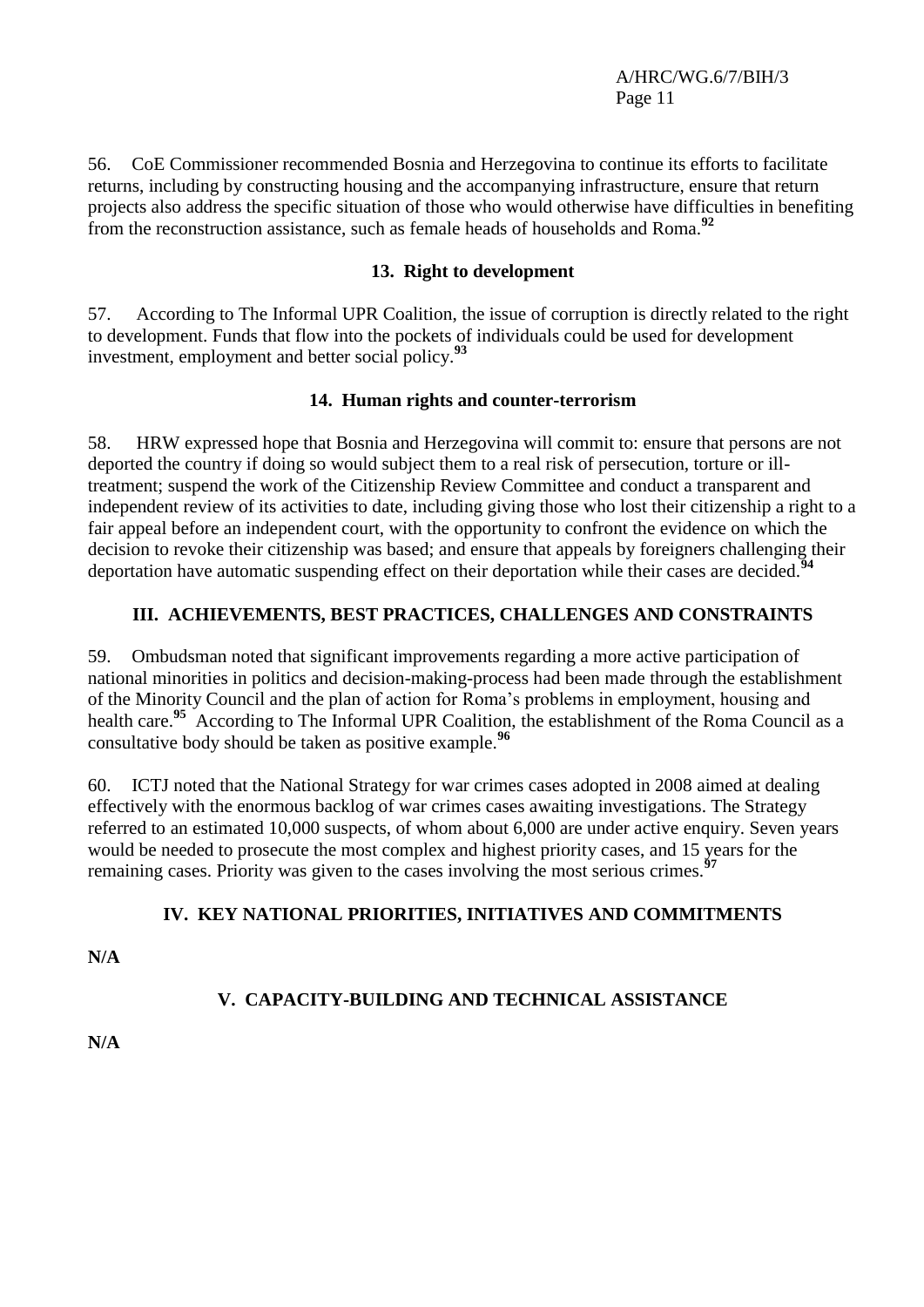*Notes*

 $\overline{a}$ 

<sup>3</sup> The Informal UPR Coalition, para. 1.

- <sup>5</sup> CoE Commissioner, Report of his visit to BiH dated 20 February 2008, recommendations.
- <sup>6</sup> The Informal UPR Coalition, para. 8.

 $7$  OSCE, p. 1.

<sup>1</sup> The stakeholders listed below have contributed information for this summary; the full texts of all original submissions are available at: http:/[/www.ohchr.org.](http://www.ohchr.org/) (One asterisk denotes a non-governmental organization in consultative status with the Economic and Social Council.) *Civil society* Association of Decertified Police Officers of Bosnia and Herzegovina AI Amnesty International\*, London, UK BIHWGCP Bosnia and Herzegovina Working Group on Child Protection, joint submission submitted by Hope and Homes for Children, Save the Children Norway, Save the Children UK, SOS Kinderdorf, World Vision and UNICEF CCPR Centre for Civil and Political Rights<br>FMDVEP Fundacion Mundial Déjame Vivir E FMDVEP Fundacion Mundial Déjame Vivir En Paz, Costa Rica<br>GIEACPC Global Initiative to End All Corporal Punishment of C Global Initiative to End All Corporal Punishment of Children, London, United Kingdom; HRW Human Rights Watch\*, New York, U.S.A<br>ICTJ International Center for Transitional Justic International Center for Transitional Justice, JS Joint Submission by Organization Q and Sexual Rights Initiative The Informal Joint submission by 30 NGOs in Bosnia and Herzegovina: Human Rights<br>UPR Coalition House of Sarajevo, Helsinki Committee for Human Rights in Bosnia and I House of Sarajevo, Helsinki Committee for Human Rights in Bosnia and Herzegovina, CURE Foundation, Serb Civic Council of Sarajevo Canton, Woman and Society Center, Association of Citizens "Renaissance", Regional Coordinator for Youth Groups in Wester Balkans, Center for Informative and Legal Help – CIPP, ICVA, Prava za sve (Rights for All), Association Q, Transparency International in B&H, Association of Roma Women ..Better Future", European Law Students' Association - ELSA, Center for Human Rights Sarajevo, Youth Club "Diamond", Association of Decertified Policemen in B&H, Bona Fides, Zemlja djece (Land of Children), League for Protection of Private Property and Human Rights, Association for Civic Rights – UGP, Zdravo da ste (Hello Neighbour), Foundation "Truth, Justice, Reconciliation", NGO of Altruists "Svjetlo" ("The Light"), Red Half-Moon of B&H, Association "Friends of Family" and Center for Youth Development – PRONI. *National Human Rights Institutions* Ombudsman The Ombudsmen Institution of Bosnia and Herzegovina *Regional Organizations* CoE Council of Europe *(*Advisory Committee on the Framework Convention for the Protection of National Minorities (CoE ACFC), the Council of Europe Commissioner for Human Rights (CoE Commissioner), the European Committee for the Prevention of Torture and Inhuman or Degrading Treatment or Punishment (CoE CPT), and European Commission against Racism and Intolerance (CoE ECRI)) OSCE Organization for Security and Co-operation in Europe OSCE Moving towards a Harmonized Application of the Law, Aplicable in War Crimes Cases before Courts in Bosnia and Herzegovina; OSCE The Law and the Pracice of Restrictive Measures: The Justification of Custody in Bosnia and Herzegovina, 2008; OSCE Trafficking in Human Beings and Responses of the Domestic Criminal Justice System, 2008; OSCE The Status and Activities of Municipal Gender Equality Commissions in Bosnia and Herzegovina 2009; OSCE A Status Report: Slipping Through the Cracks: School Enrolment and Completion in Bosnia and Herzegovina, 2007. <sup>2</sup> Ombudsman, p. 2.

<sup>4</sup> CoE Commissioner, Report of his visit to Bosnia and Herzegovina dated 20 February 2008, para. 8.

<sup>8</sup> AI, p. 8.

<sup>9</sup> Ombudsman, p. 2.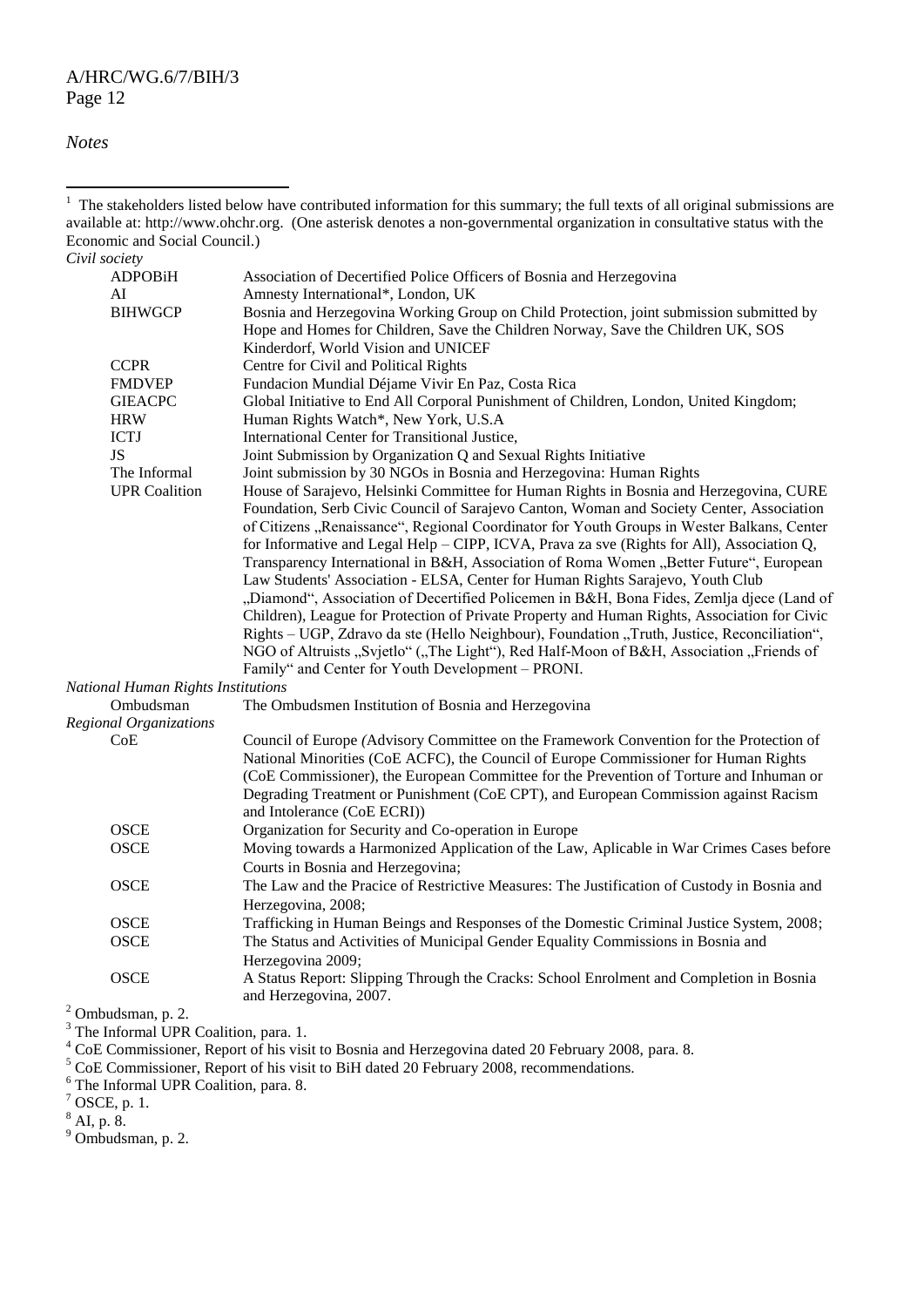-

- $11$  CoE Commissioner, Report of his visit to BiH dated 20 February 2008, paras . 12-13.
- <sup>12</sup> CoE Commissioner, Report of his visit to BiH dated 20 February 2008, recommendations
- $13$  OSCE, pp. 4-5.

<sup>14</sup> Ombudsman, p. 6. See also The Informal UPR Coalition, recommendation 3 in p. 10, CoECommissioner, Report of his visit to BiH dated 20 February 2008, paras . 27-29.

- <sup>15</sup> CoE ACFC, Executive summary, Second Opinion on Bosnia and Herzegovina adopted on 9 October 2008.
- <sup>16</sup> CCPR, p. 2.
- <sup>17</sup> ICTJ, Para 4.
- <sup>18</sup> CoE Commissioner, Report of his visit to BiH dated 20 February 2008, recommendations.
- <sup>19</sup> CoE Commissioner, Report of his visit to BiH dated 20 February 2008, recommendations.
- $20$  OSCE, p. 1.
- $21$  AI, p. 4. See also ICTJ, para. 5.
- $22$  ICTJ, para. 2.
- <sup>23</sup> ICTJ, para. 24.
- $24$  BIHWGCP, para. 4.
- $25$  CoE Commissioner, Report of his visit to BiH dated 20 February 2008, recommendations.
- <sup>26</sup> The Informal UPR Coalition, para. 9.
- $27$  CoE ECRI, Executive summary of Report on Bosnia and Herzegovina adopted on 25 June 2004.
- <sup>28</sup> Ombudsman, p. 2. See also JS, para. 4.
- <sup>29</sup> CoE Commissioner, Report of his visit to BiH dated 20 February 2008, recommendations.
- <sup>30</sup> The Informal UPR Coalition, para. 41. See also OSCE, pp. 1 -2.
- $31$  CoE Commissioner, Report of his visit to BiH dated 20 February 2008, recommendations.

<sup>32</sup> Ombudsman, p. 3.

- <sup>33</sup> CoE Commissioner, Report of his visit to BiH dated 20 February 2008, recommendations.
- <sup>34</sup> CoE Commissioner, Report of his visit to BiH dated 20 February 2008, recommendations.

 $35$  GIEACPC, p. 2.

<sup>36</sup> CCPR, p. 2. See also Ombudsman, p. 2, The Informal UPR Coalition, paras. 30-32.

 $37$  OSCE, p. 4. See also CoE CPT, Preliminary Observations made by the delegation of the European Committee for the Prevention of Torture and Inhuman or Degrading Treatment or Punishment published on 16 July 2007.

<sup>38</sup> Ombudsman, p. 2. See also CoE CPT, Preliminary Observations made by the delegation of the European Committee for the Prevention of Torture and Inhuman or Degrading Treatment or Punishment published on 16 July 2007.

- <sup>39</sup> The Informal UPR Coalition, para. 38.
- <sup>40</sup> The Informal UPR Coalition, para. 40.
- <sup>41</sup> The Informal UPR Coalition, para. 24.
- $42$  OSCE, p. 2.
- <sup>43</sup> CoE Commissioner, Report of his visit to BiH dated 20 February 2008, recommendations.
- <sup>44</sup> CoE Commissioner, Report of his visit to BiH dated 20 February 2008, para. 14.
- <sup>45</sup> OSCE, p. 3.
- <sup>46</sup> OSCE, p. 4.

 $47$  The Informal UPR Coalition, Para 2. See also CoE Commissioner, Report of his visit to BiH dated 20 February 2008, para. 17.

- $48$  OSCE, p. 5.
- $49$  OSCE, p. 3.
- $50$  AI, pp. 4 and 8.
- <sup>51</sup> CoE Commissioner, Report of his visit to BiH dated 20 February 2008, recommendations.
- <sup>52</sup> HRW, p. 1.
- <sup>53</sup> CoE Commissioner, Report on Issue of Decertified Police Officers in Bosnia and Herzegovina, p. 2. See also ADPOBiH. <sup>54</sup> AI, p. 6.
- <sup>55</sup> HRW, p. 5. See also The Informal UPR Coalition, paras. 33-37.
- <sup>56</sup> JS, Para 7. See also FMDVEP.
- $57$  Ombudsman, p. 5.
- <sup>58</sup> The Informal UPR Coalition, paras 50-55.
- $59$  CoE Commissioner, Report of his visit to BiH dated 20 February 2008, recommendations.
- <sup>60</sup> The Informal UPR Coalition, para. 63.

 $10$  Ombudsman, p. 3.